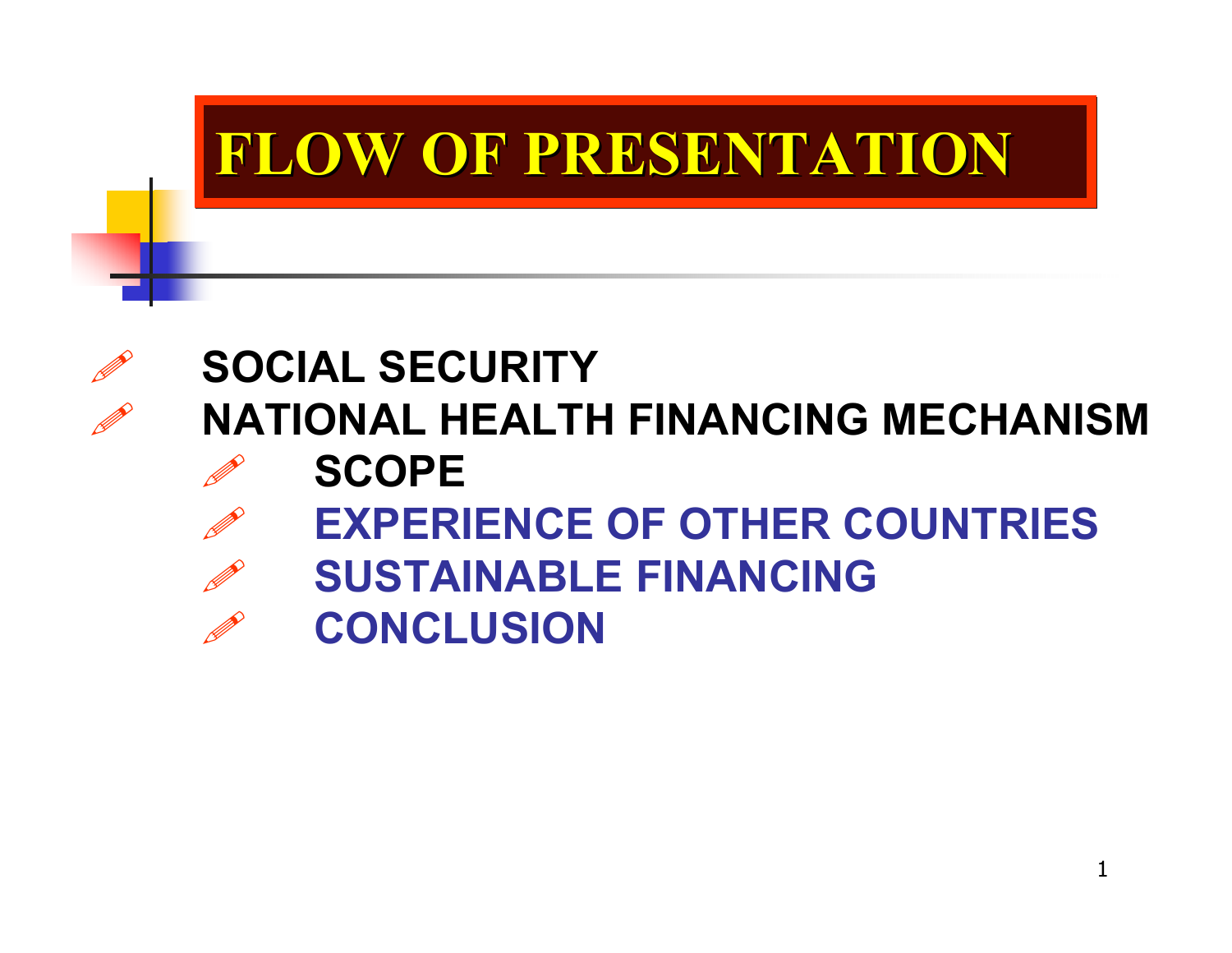#### **SOCIAL SECURITY - ILO DEFINITION**

The protection which society provides for its members through a series of public measures. Against the economic and social distress that **otherwise would be caused by the stoppage or substantial reduction** of earning resulting from sickness, maternity, employment injury, **unemployment, invalidity, old age and death; the provision of** medical care; and the provision of subsidies for families with children.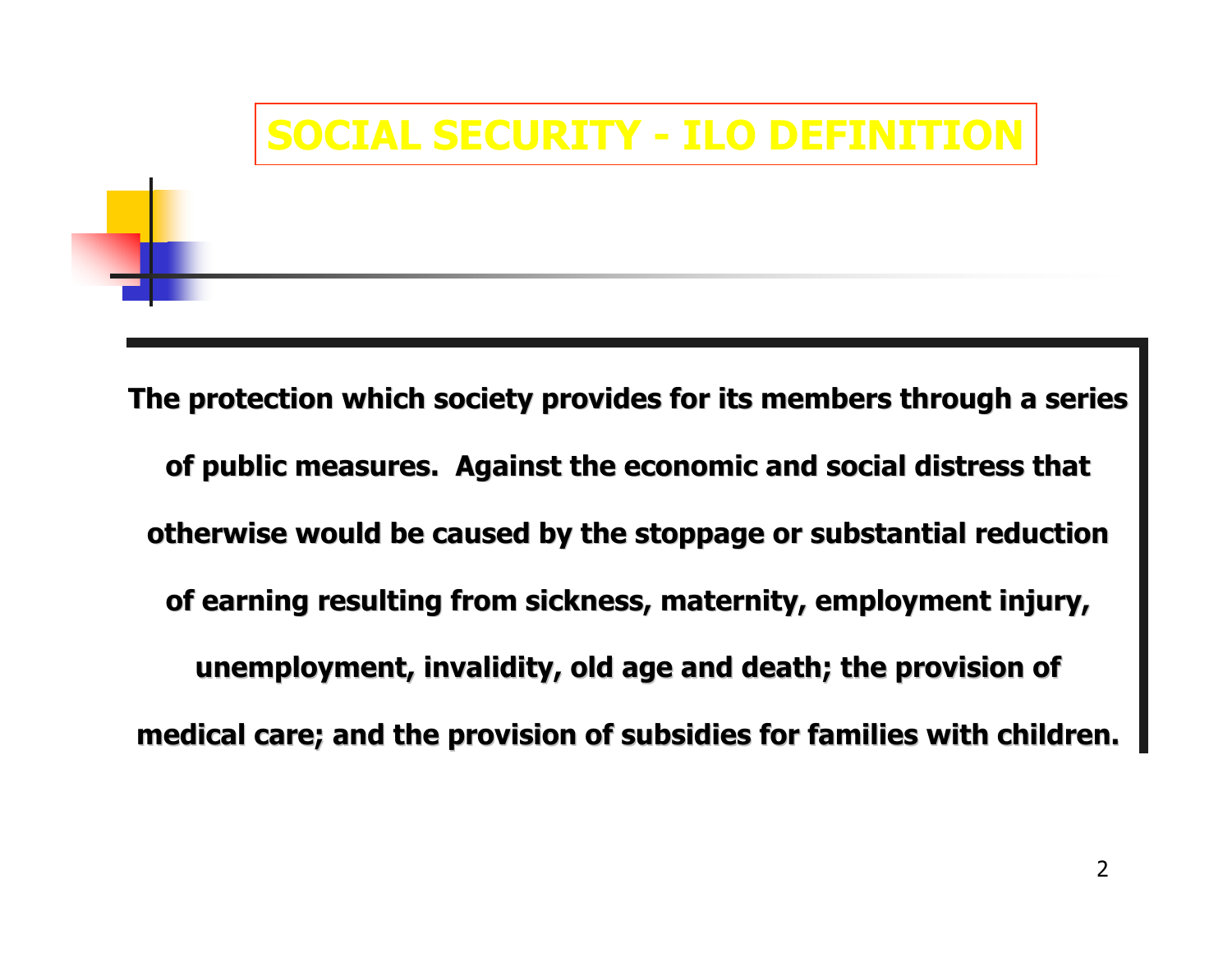#### **OBJECTIVES OF SOCIAL SECURITY**

**To promote To promote To promote health andhealth and health andprevent illness prevent illness prevent illness** **To provide To provide compensation compensation for income for incomeloss**

**To create living To create living condition which will condition which will satisfy the general satisfy the general needs of the needs of thepopulation and the population and the social need of: social need of:**

- **- the elderly**
- **- the disabled the disabled**
- **- children children**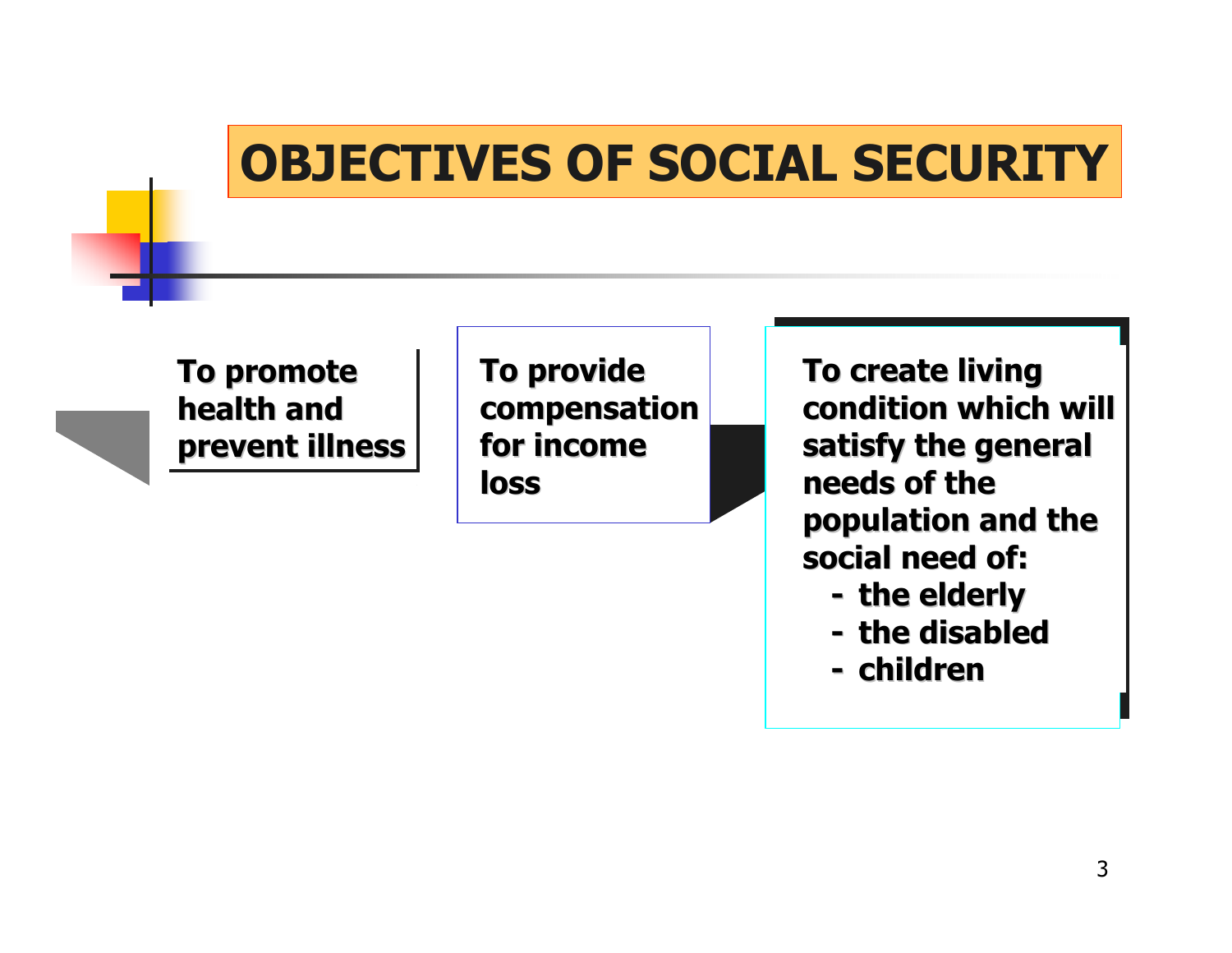# **SOCIAL SECURITY BENEFIT**

## **1.Medical care benefit Medical care benefit**

- **2. Sickness cash benefit Sickness cash benefit**
- **3. Maternity benefit Maternity benefit**
- **4. Employment injury benefit Employment injury benefit**
- **5. Old age benefit**
- **6. Invalidity benefit Invalidity benefit**
- **7. Survivors benefit Survivors benefit**
- **8. Unemployment benefit Unemployment benefit**
- **9. Family benefit Family benefit**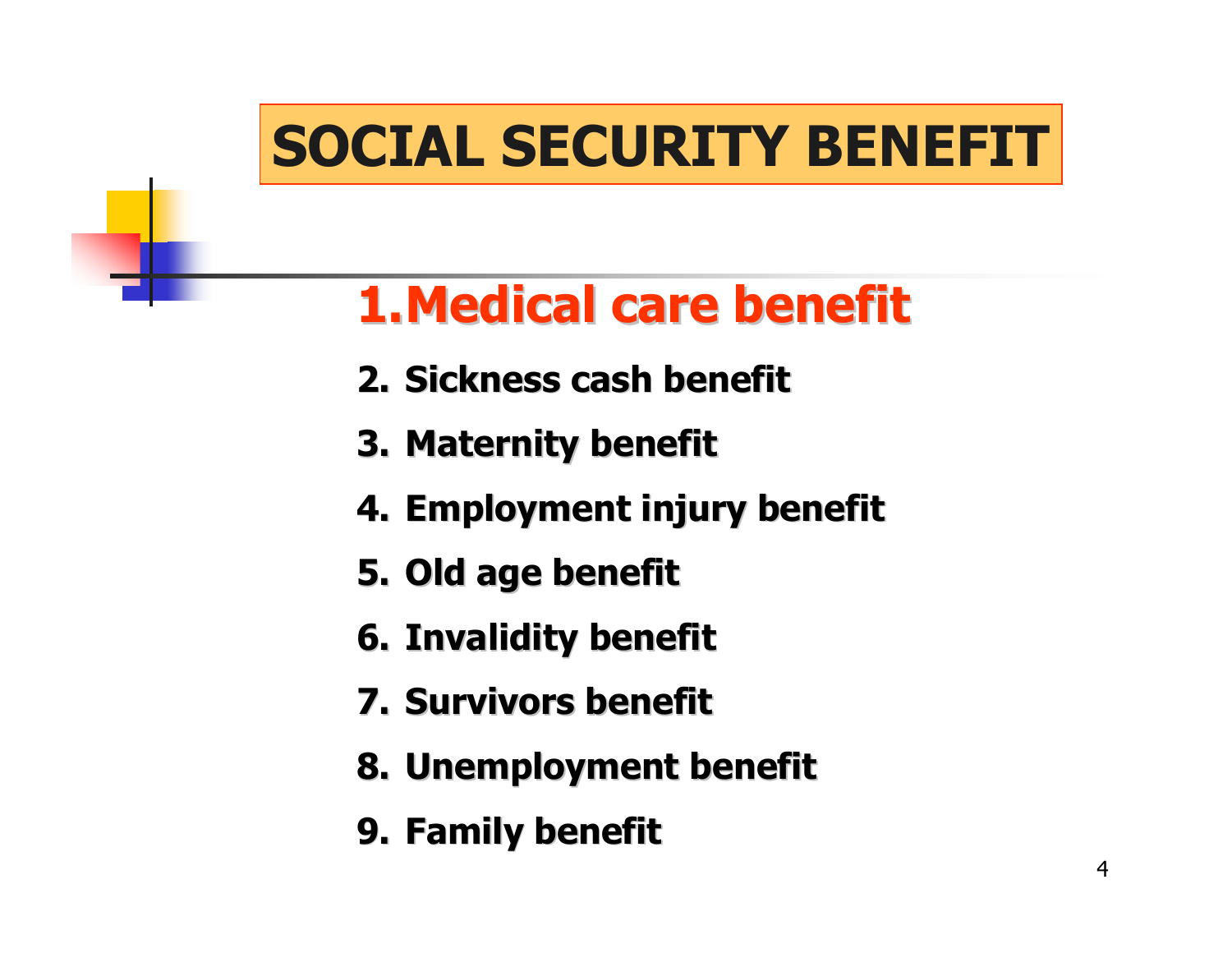

# **NATIONAL HEALTH FINANCING MECHANISM MECHANISM**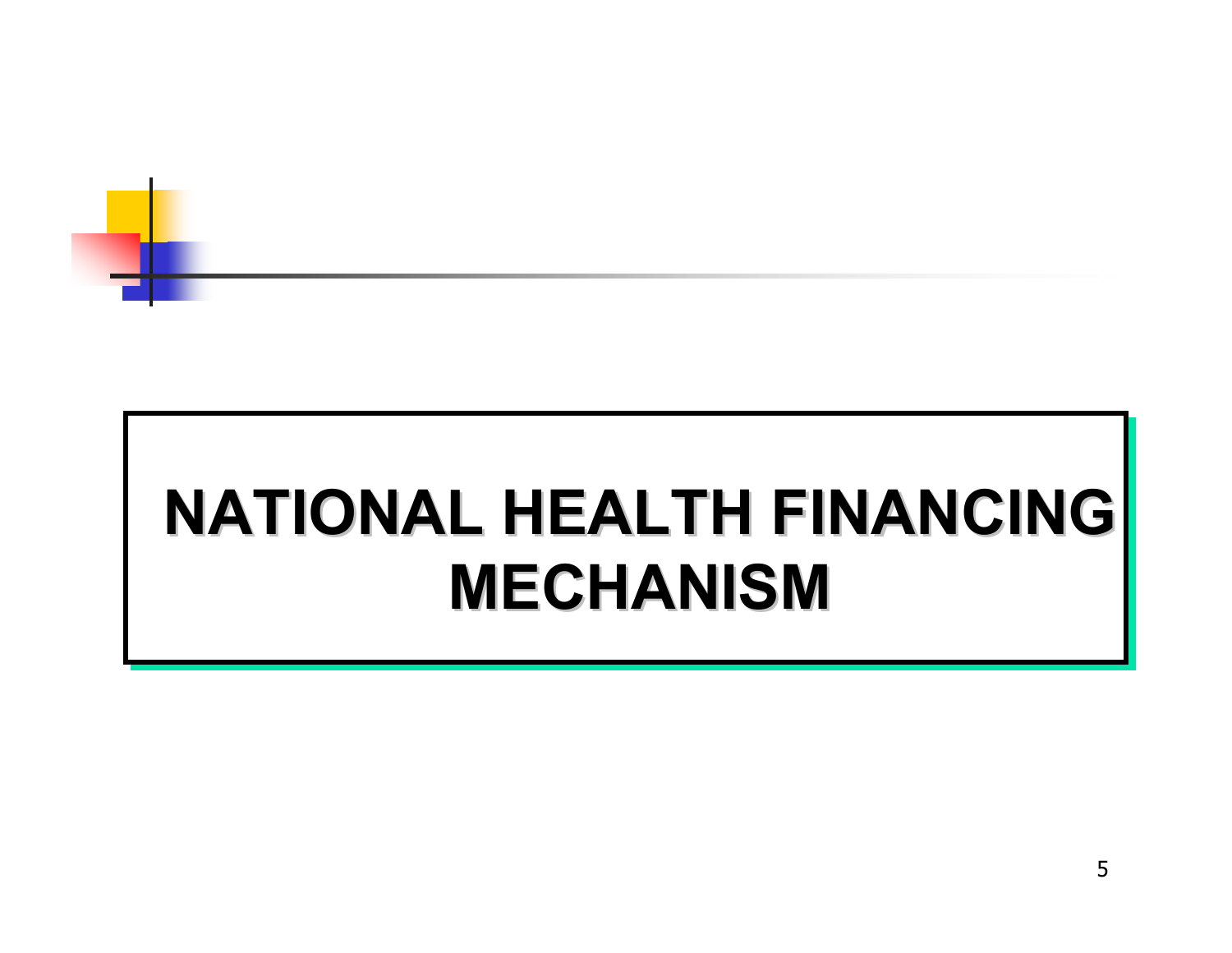



.<br>پ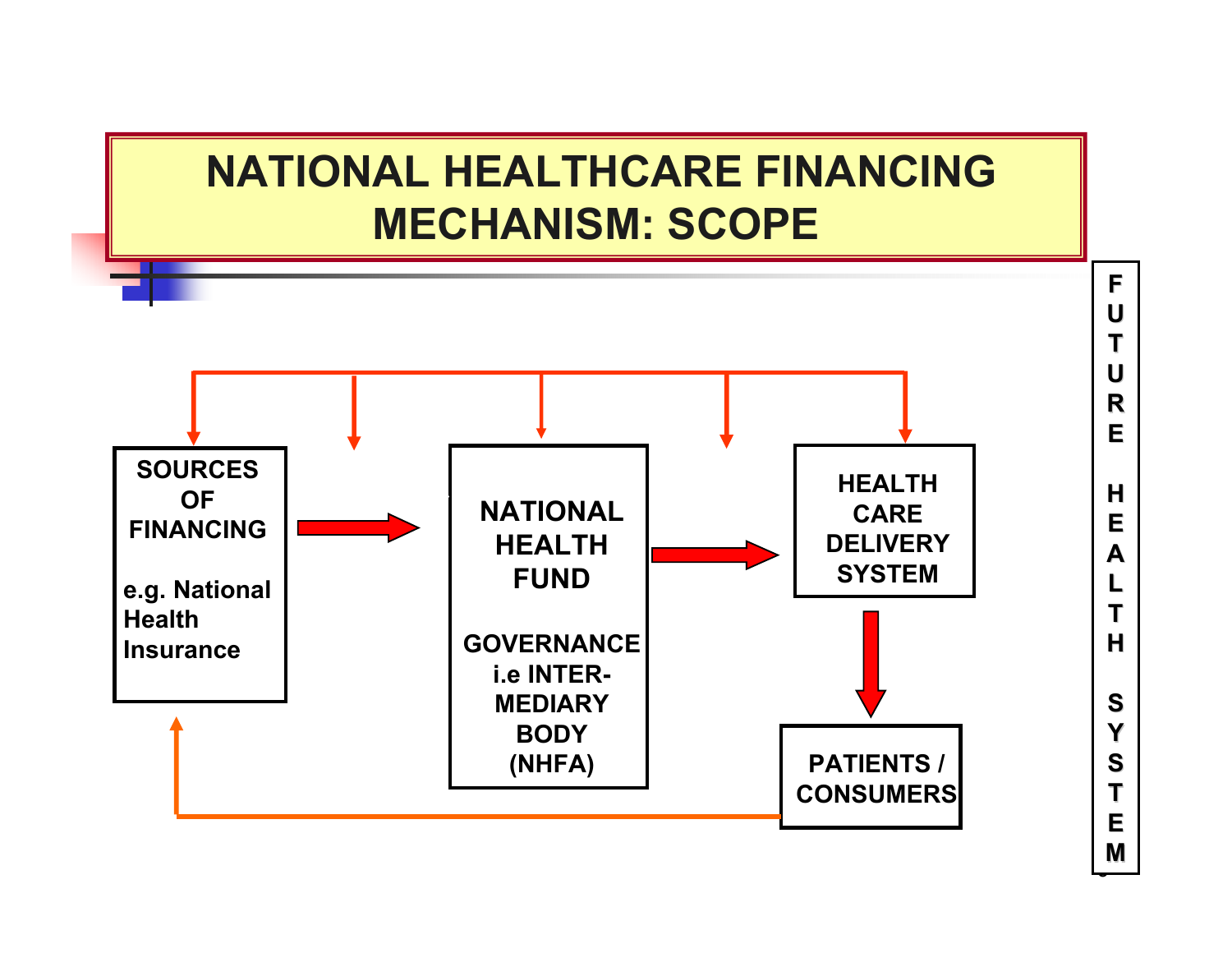# **SOURCES OF FINANCING**

#### **Gener al Taxation**

- **UK**
- **Most developing countries depends on taxation**
- Social Health Insurance
	- **Taiwan, Korea, Japan, Thailand**
- **Medical Savings Account**
	- **E** Singapore
	- **(Hong Kong, South Africa, China)**
- **Community Financing**
	- **Cambodia, Laos, Vietnam, Sub-Saharan Africa**
	- Cooperative Medical Scheme: China
- **Private Insurance**
	- Many developing countries e.g USA
- **Others**
	- National Lottery: UK
	- $\mathcal{L}_{\mathcal{A}}$ **Loans: South American and Sub-Saharan Africa**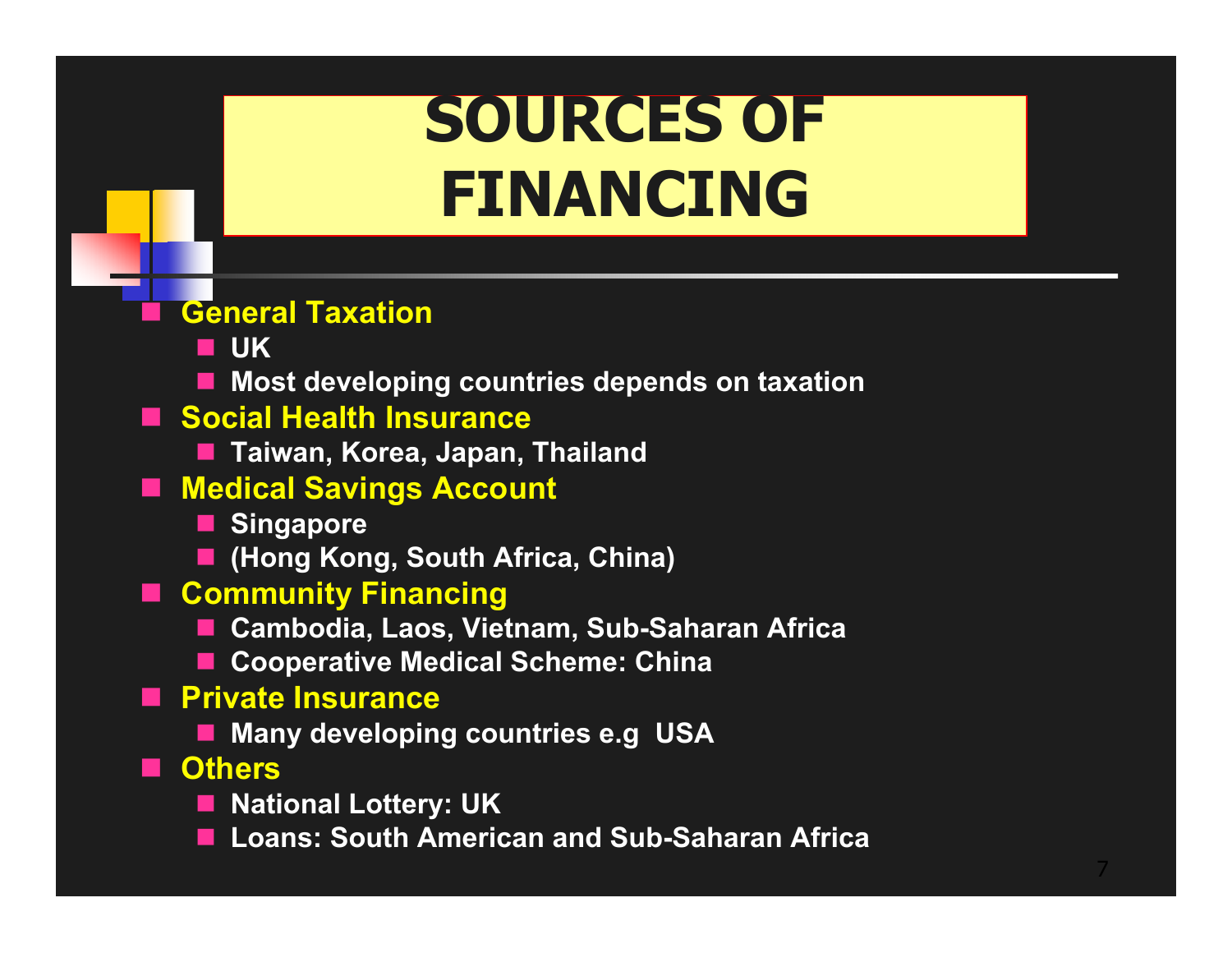## **WHAT IS THE NATIONAL HEALTHCARE FINANCING I S ABOUT ?**

**..each section needs time for explanation….**

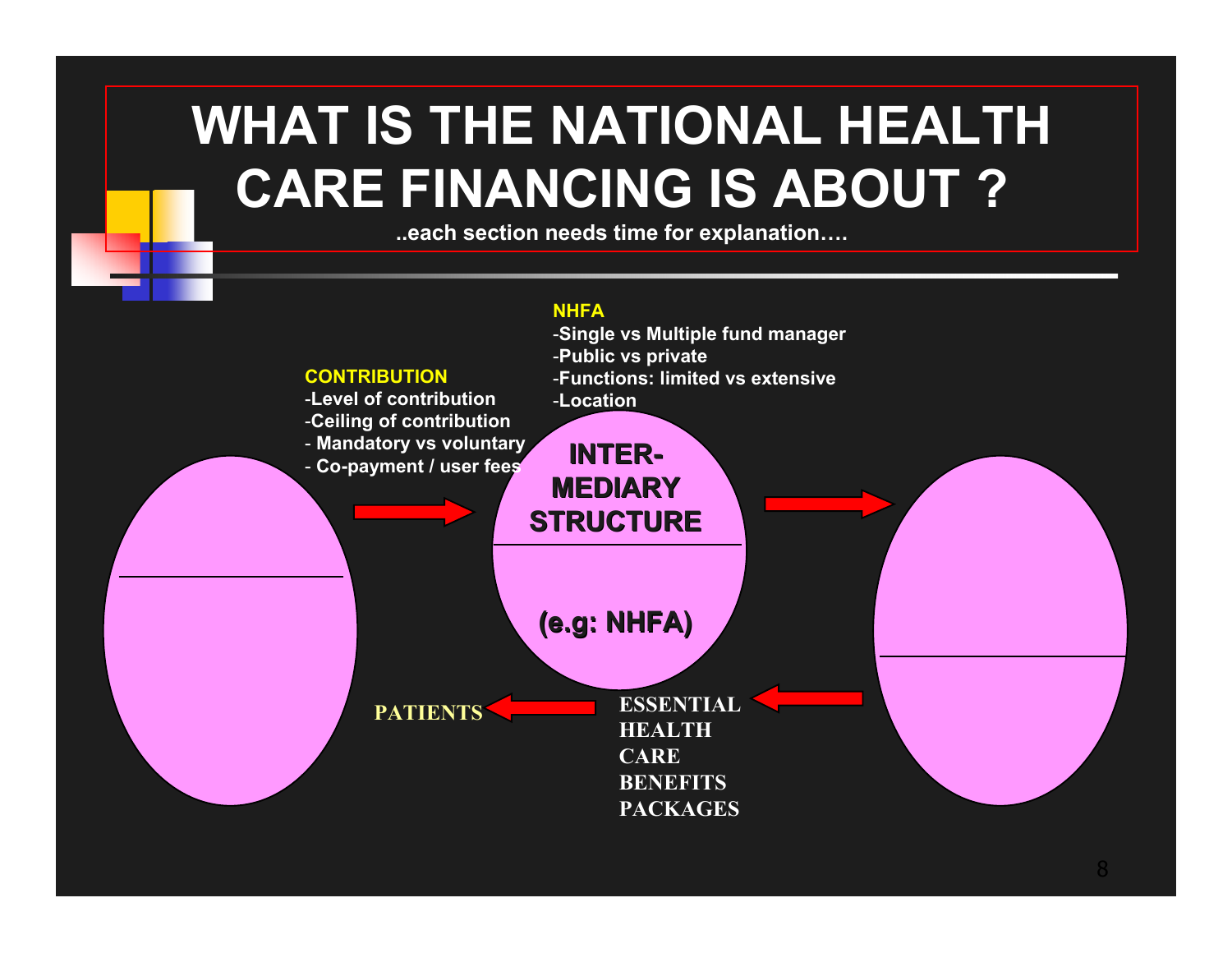### **ESSENTIAL HEALTH CARE PACKAGESwhat?...**

• **Essential Essential vs optional optional**

**(mandatory (mandatory vs voluntary) voluntary)**

• **Coverage Coverage**

- **limited limited vs comprehensive comprehensive**
- **generous including TCM generous including TCM**
- **wellness or illness focus wellness or illness focus**
- **Integration pb & pv**
	- **primary, secondary, tertiary primary, secondary, tertiary**

9

• **implication on cost implication on cost supplier supplier -induced demand induced demand - moral hazard moral hazard**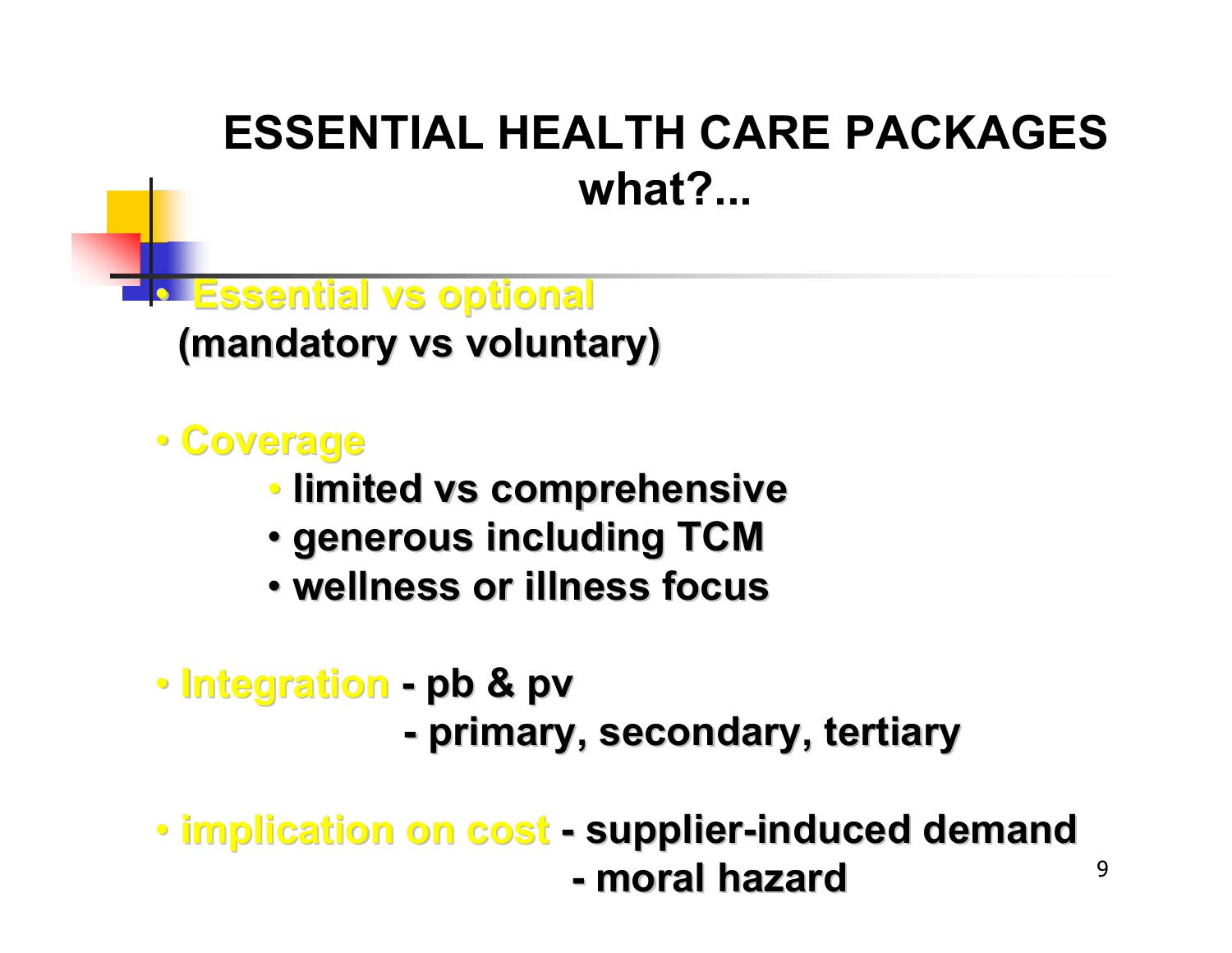# **HEALTH CARE PROVIDER HEALTH CARE PROVIDERPAYMENT MECHANISM (PPM) PAYMENT MECHANISM (PPM)**

#### **WHY THE PPM IS IMPORTANT? WHY THE PPM IS IMPORTANT?**

¾ **It is a major instrument for cost containment because : It is a major instrument for cost containment because :** 

- **Health care providers are primarily interested in maximising income**
- **<u>■ Providers' clinical behaviour is significantly influenced by </u> payment mechanism ( i.e. incentives & risks to them)**
- **Providers can induce demand Providers can induce demand**
- **Providers have strong monopolistic power to set price**  $\blacksquare$
- ¾**→ A well-designed PPM should also be able to increase:** 
	- **Quality Quality**
	- **Efficiency Efficiency**
	- **Accessibility ibility**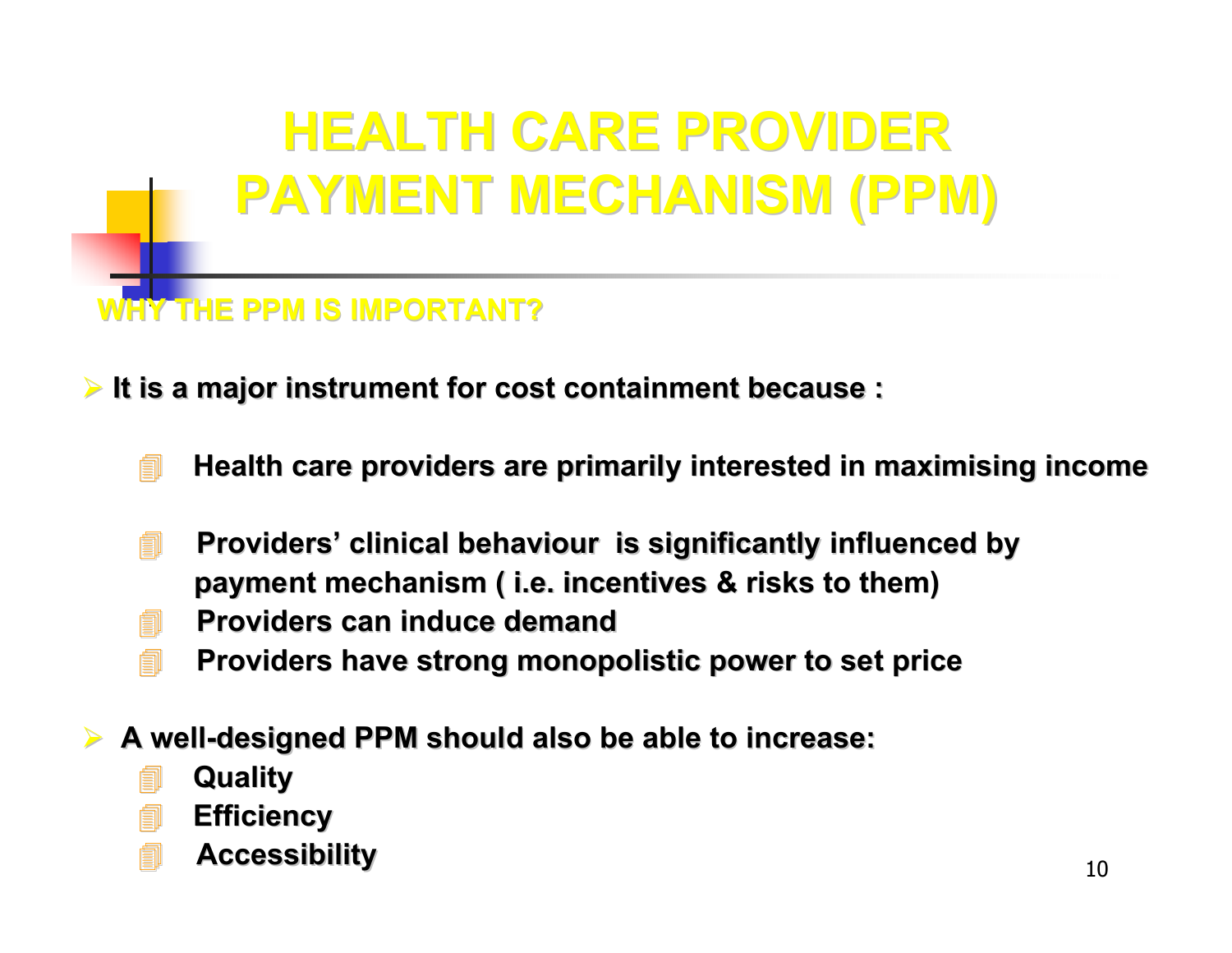# **Healthcare Providers Payment Mechanisms**

**...ha ve both strengths & weaknesses and implication on: accessibility, resource availability, quality, efficiency, cost escalation, etc**

## **Prospective Payment**

- **E** Capitation
- **Case-Mix/DRGs Reimbursement**
- **Global Budget**
- **Retrospective Payment** 
	- **Fee-for-Service**
	- **Per diem**
	- **Per itemised bill**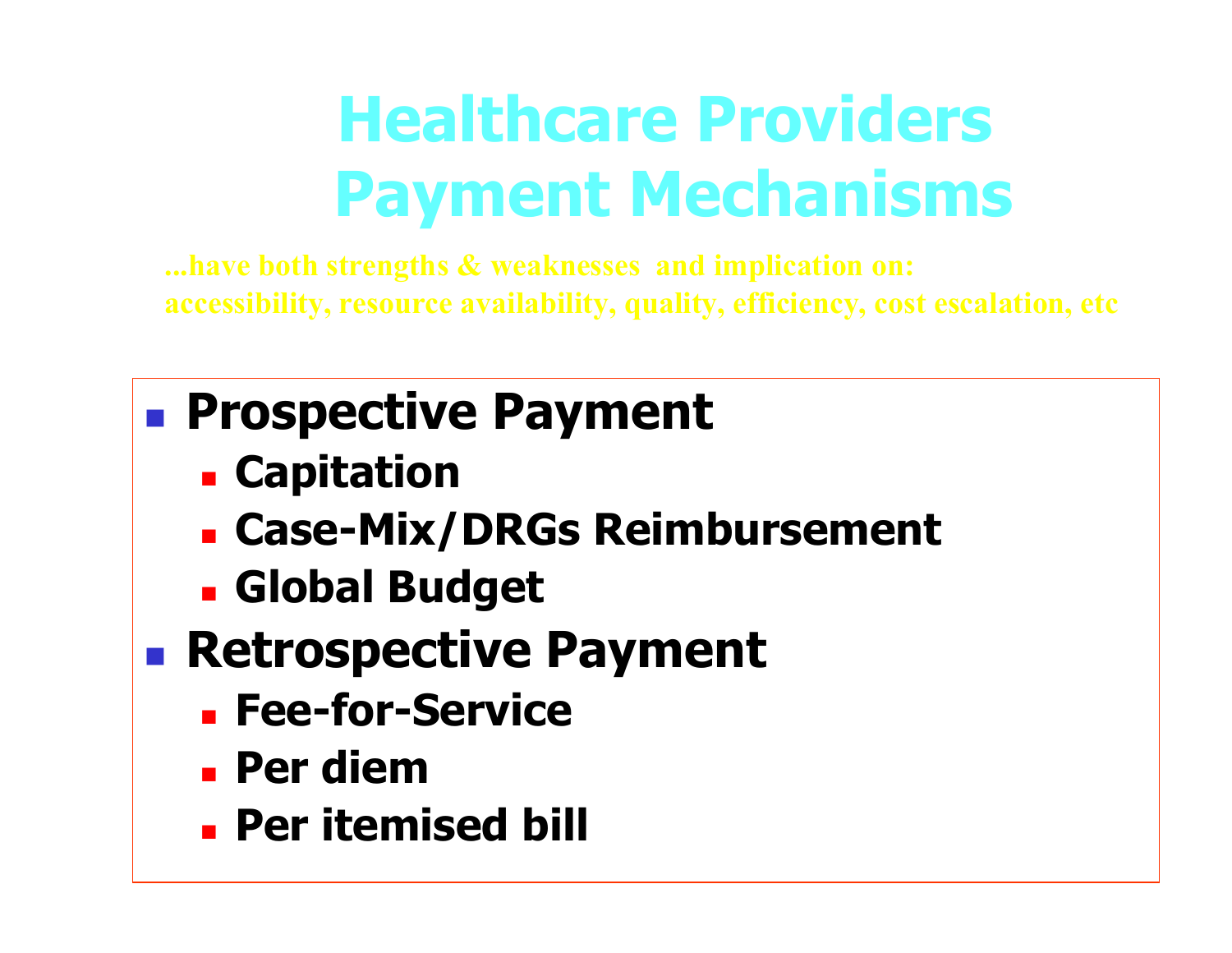# **PROVER PAYMENT MECHANISM: Policy Goal Trade-offs**

| <b>Greater</b><br><b>Efficiency</b> | <b>Greater Patient</b><br><b>Risk Selection</b> |                         | <b>Higher</b><br><b>Quality</b> | <b>High cost</b><br>escalation |
|-------------------------------------|-------------------------------------------------|-------------------------|---------------------------------|--------------------------------|
| <b>Total capitation</b>             |                                                 | <b>Total capitation</b> | <b>Case payment</b>             | <b>FFS</b>                     |
| <b>Case payment</b>                 |                                                 | <b>Case payment</b>     | <b>FFS</b>                      | Per diem                       |
| <b>Salary, per diem</b>             | Per diem                                        |                         | Per diem                        | <b>DRG</b>                     |
| <b>FFS</b>                          |                                                 | <b>FFS, Salary</b>      | <b>Capitation</b>               | <b>Capitation</b>              |
| <b>Less Efficiency</b>              | ess Patient                                     | <b>Risk Selection</b>   | Lower<br><b>Quality</b>         | Cost                           |
| <b>Control</b>                      |                                                 |                         |                                 |                                |
|                                     |                                                 |                         |                                 |                                |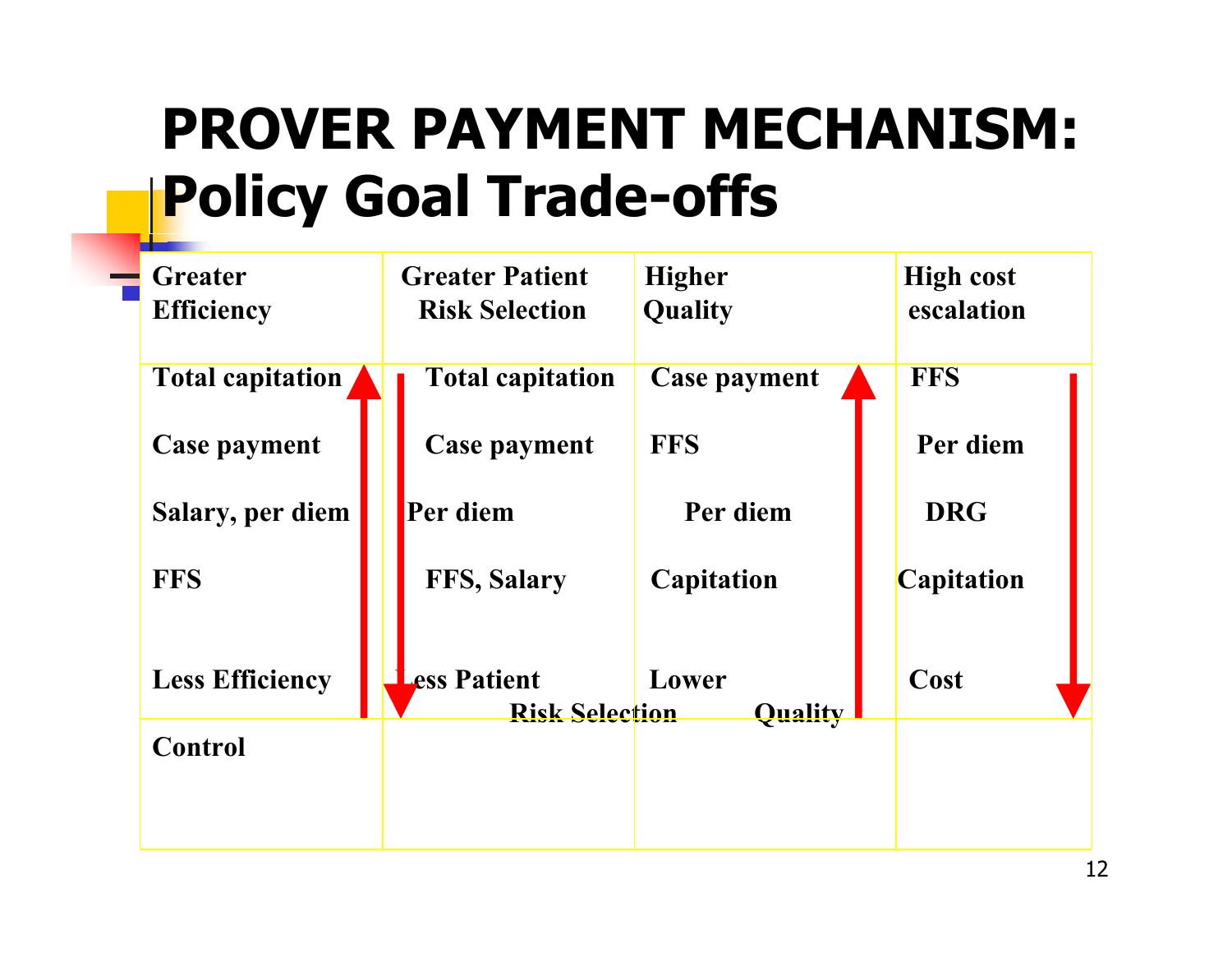### **OTHER COUNTRIES EXPERIENCE-1**

#### **UNITED STATES**

Private Health Insurance, MCOs, MSA, other private : 37.1% Individual - Out-out-pocket : 17.4% 18% had no insurance coverage of any kind (1996) Premiums for private health insurance are skyrocketing, the number of people covered by insurance is falling Private health insurance weaknesses: Moral hazard & supplier induced demand, adverse selecti o n Health expenditure : 13.7% GDP (1997) Integration in health ...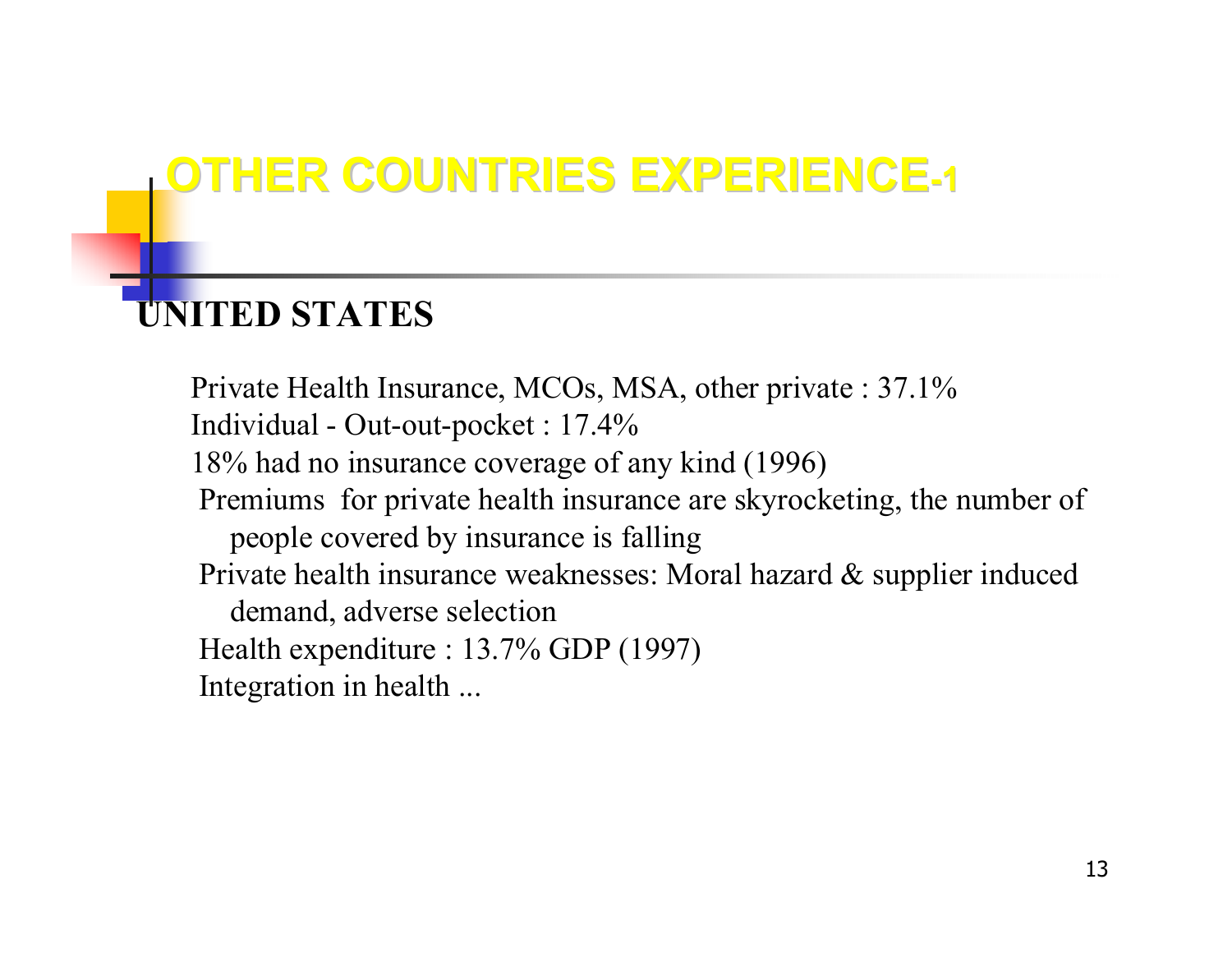### **NATIONAL HEALTH INSURANCE LESSONS LEARNT LESSONS LEARNT-2**



- $\checkmark$ **Introduced: 1893**
- $\checkmark$ **Coverage: 90% population**
- $\checkmark$ **Total health expenditure: 10% of GDP (WHR 2000)**
- $\checkmark$  **Key features:** 
	- **- Multiple fund managers (420) – public and private , mandatory**
	- **-Fee-for-service (FFS)**
	- **To contain rising health care costs**
	- -**Health Care Reform Act introduced (1988/93): Changes in health benefits packages and provider payment mechanism**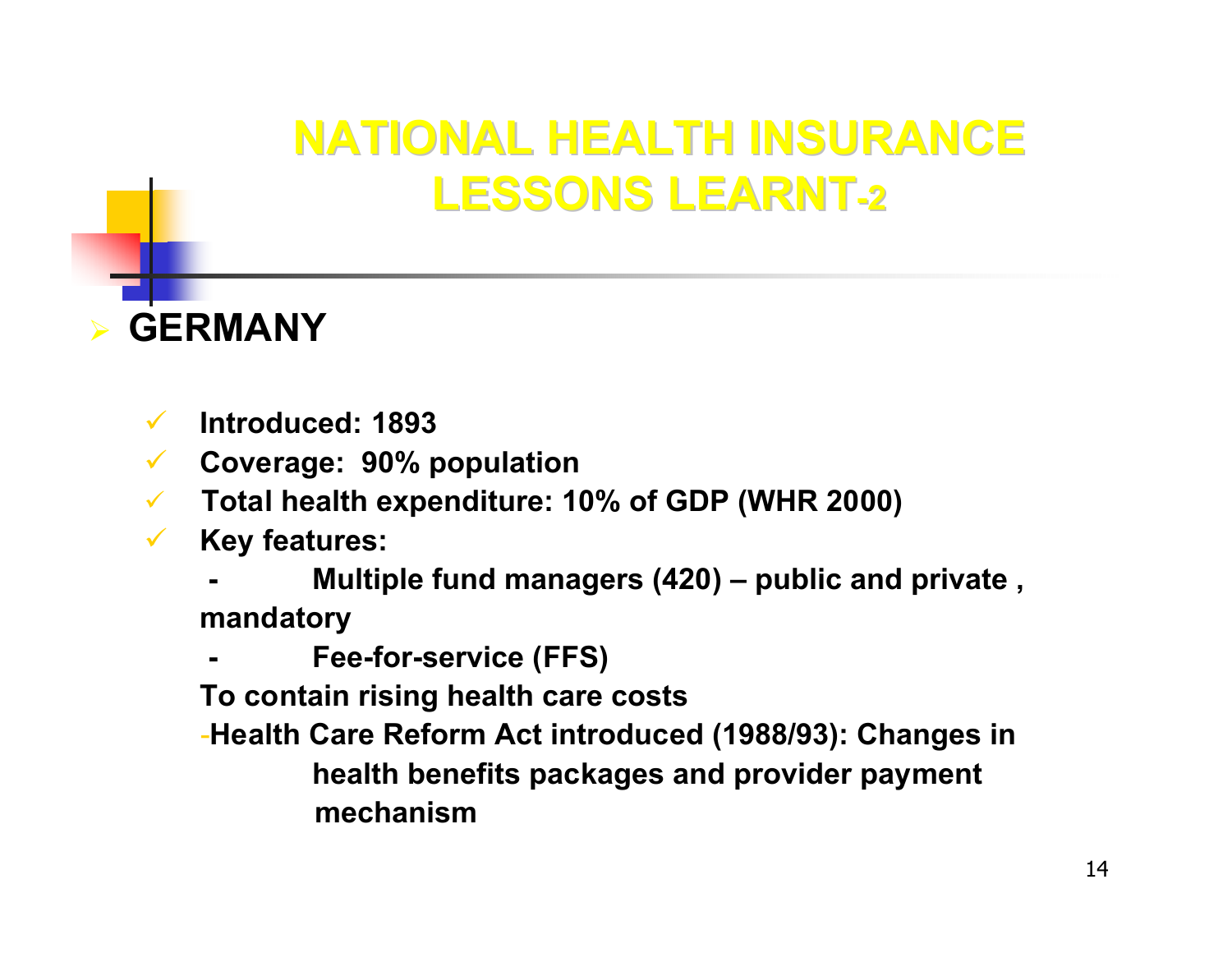### **OTHER COUNTRIES EXPERIENCE-3**

#### **CHINA**

¾

- $\checkmark$  **Total health expenditure has risen since its market-oriented economic reform began in 1978**
- $\checkmark$ **To contain cost : co-payment (1980s) -demand side control**
- $\checkmark$  **Cost escalation continued due to supply side factor:**
	- **adoption of new technologies**
	- **fee-for-service payment mechanism to hospitals**
	- **supplier induced demand, over-consumption of drugs, etc**

#### $\blacktriangleright$ **JAPAN**

- $\checkmark$ **Social health insurance - multiple fund managers**
- $\checkmark$ **Fee-for-services (modified), > curative**
- $\checkmark$ **Perdiem: ALOS - long**

#### $\blacktriangleright$ **SOUTH KOREA**

- $\checkmark$ **National health insurance with multiple fund managers**
- $\checkmark$ **Universal coverage to 97% population**
- $\checkmark$ **High co-payment - limit the access**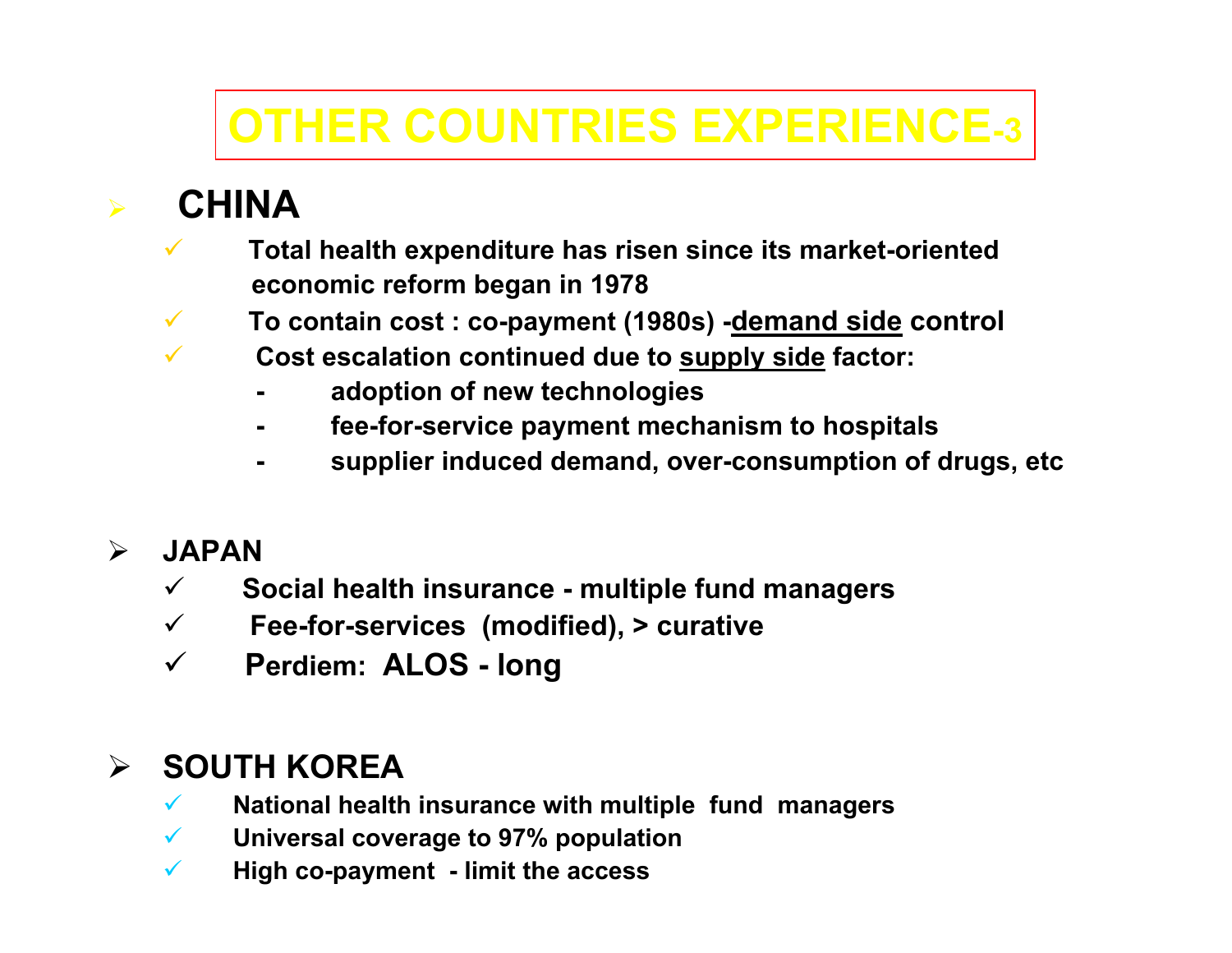### **OTHER COUNTRIES EXPERIENCE-4**

#### ¾**CHILE**

 $\checkmark$  **Mandatory health insurance scheme: choose either (i) Public scheme** 

**(FONASA) or (ii) Private scheme (ISPARE)**

- $\checkmark$  FONASA: **Formal 2/3, spent US\$ 200 per capita, admin. cost 4%**
- $\checkmark$  **ISAPRE : covered 1/3, spent US\$ 300 per capita, admin. cost 20% mainly rich people, premium is higher for the elderly 24% patients still receive services in public facilities**

#### **SINGAPORE**

- $\checkmark$ **Compulsory saving (Medisave) : 1984 +**
- $\checkmark$  **Backup voluntary private insurance for chronic conditions (MEDISHIELD) : 1990 + - Premium : S\$ 12 –S\$ 1,200/year. Deductible : S\$500 -\$4,000. Co-payment : 20%**
- $\checkmark$ **Government contributions for the poor (Medifund): 1993 +**
- $\checkmark$ **- (household with 2 adults & 3 children earning < S\$ 1,400 per month**
- $\checkmark$ **Eldercare (2000), Eldershield (2001)**
- $\checkmark$  **Corporatisation / restructuring of hospitals ( including Woodbridge Psychiatric Hospital)**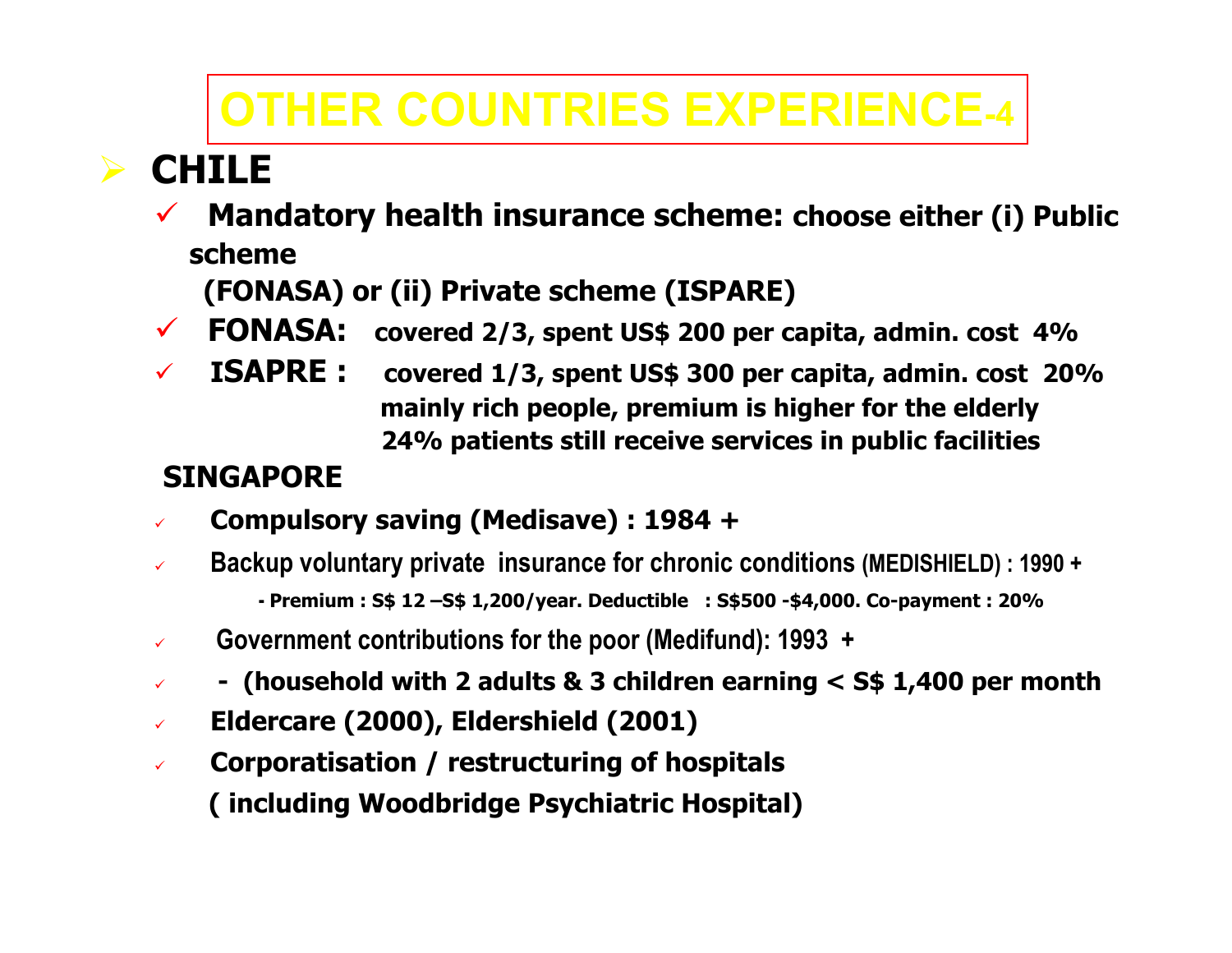### **OTHER COUNTRIES EXPERIENCE OTHER COUNTRIES EXPERIENCE- 5**

#### **TAIWAN**

¾

 $\checkmark$ 

 $\checkmark$ 

 $\checkmark$ 

 $\checkmark$ 

- $\checkmark$ **Universal health insurance / single fund manager– low admin. cost**
- $\checkmark$ **Generous essential health care packages and fee-for-service payment**
- $\checkmark$ **High customer satisfaction**
- $\checkmark$  **To contain rising health care costs**
	- **Reforming provider payment mechanism to global budgeting and strengthening quality assurance**

#### **THAILAND**

**-**

- **Multiple health insurance / fund managers.**
- **Benefits not unifor m between funds**
	- **The poor still unable to get access to health care**
		- **To contain rising health care costs and to improve equity**
			- **-Will introduce universal national health insurance(single fund)**
			- **- Introduced DRG provider payment mechanism**
			- **- 30 Baht system was introduced**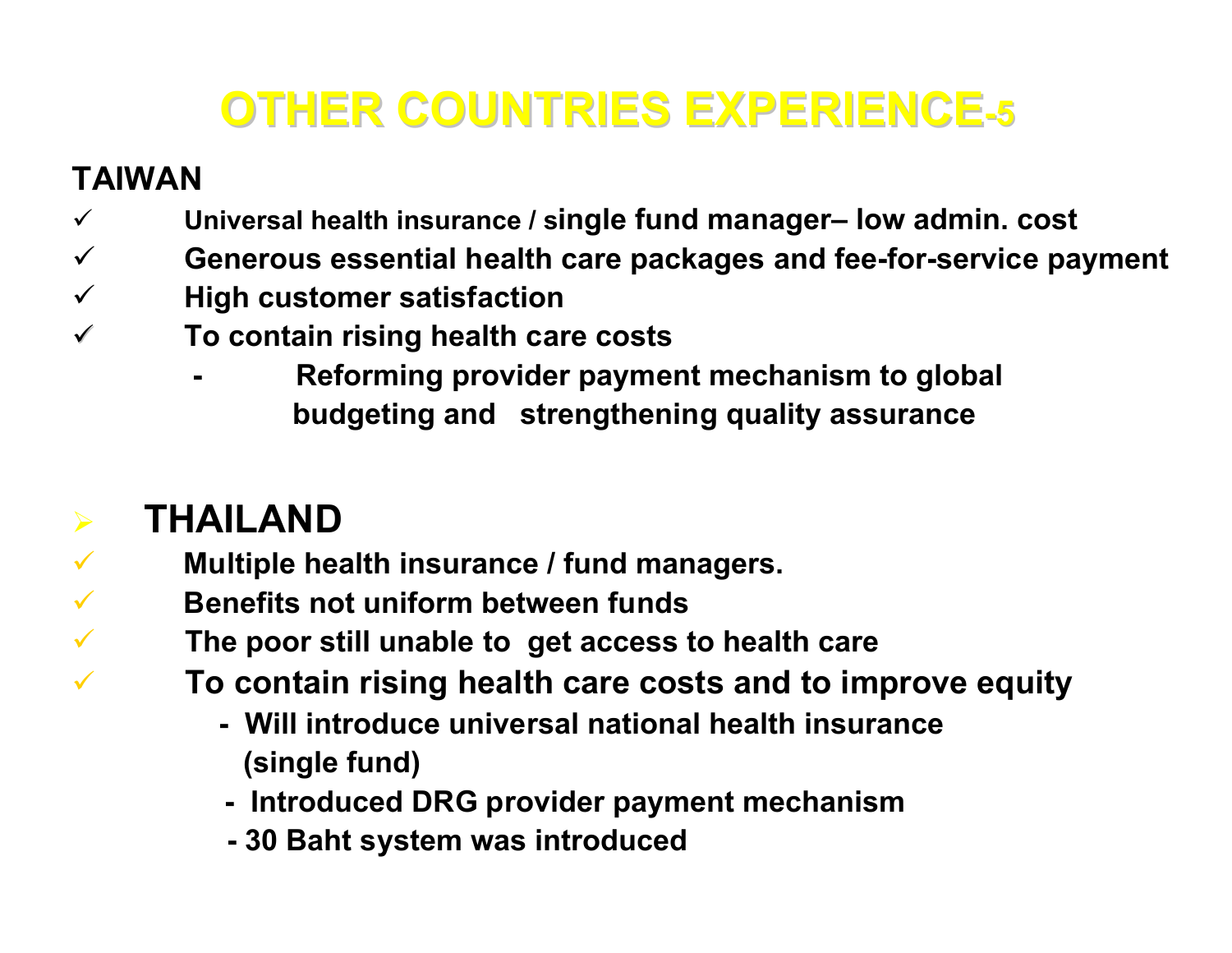#### **Health Insurance in Indonesia :**

**Social Health Insurance Scheme**

| Item                       | <b>Askes</b>                                                     | <b>Jamsostek</b>                                                                                |
|----------------------------|------------------------------------------------------------------|-------------------------------------------------------------------------------------------------|
| <b>Groups</b><br>mandated  | Civil servants, ret.<br>CS, ret. military<br>personnel, veterans | <b>Private employers</b><br>$w/ == 10$ employees<br>or pay salary $> 1$<br>mill Rp per month    |
| Contribution<br>/premium   | 2% of basic salary.<br>No ceilings                               | 3% salary for<br>bachelor. 6% salary<br>for married<br>employees.Ceiling 1<br>mill Rp per month |
| Contributor                | Employees 100%                                                   | Employers 100%                                                                                  |
| Carriers /<br>Fund manager | PT Askes, for profit                                             | PT Jamsostek, for<br>profit                                                                     |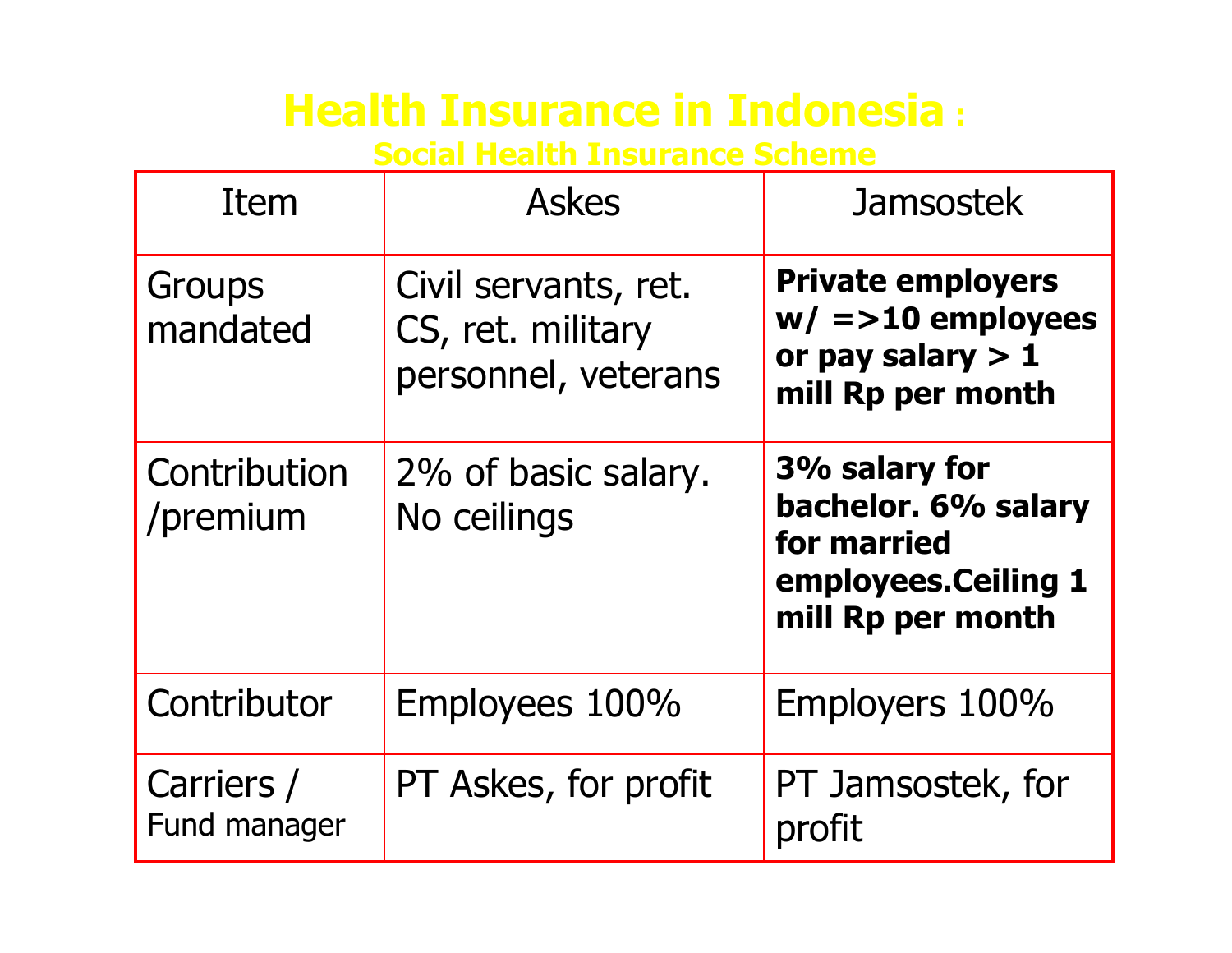## **LEVEL & CEILING OF CONTRIBUTION-1**

**UK**

- г **Employee - 10%: employer 11% of income (2002)**
- $\mathcal{L}_{\rm{max}}$  **TAIWAN**
	- Г **Set at 6% but remained at 4.25% of the monthly salary**
	- Г **Proportion – varies**
- $\mathcal{L}_{\mathcal{A}}$  **HONG KONG (Health Protection Accounts)**
	- г **1% to 2% of earning**

#### $\mathcal{L}^{\mathcal{L}}$ **SOUTH KOREA**

- Г **2% to 8% of monthly income**
- г **Civil servants – 4.2% and government 4.2%**
- Г **Self employed – 7 %**

#### $\mathcal{L}_{\text{max}}$ **THAILAND**

- Г **5 major form of health insurance (covers 76% population)**
	- **u** Of the scheme (Social Security Scheme employer + employer contribute 1.5% of **income respectively)**
- **OOP (24% of population)**
- Г **30 Bhat scheme introduced**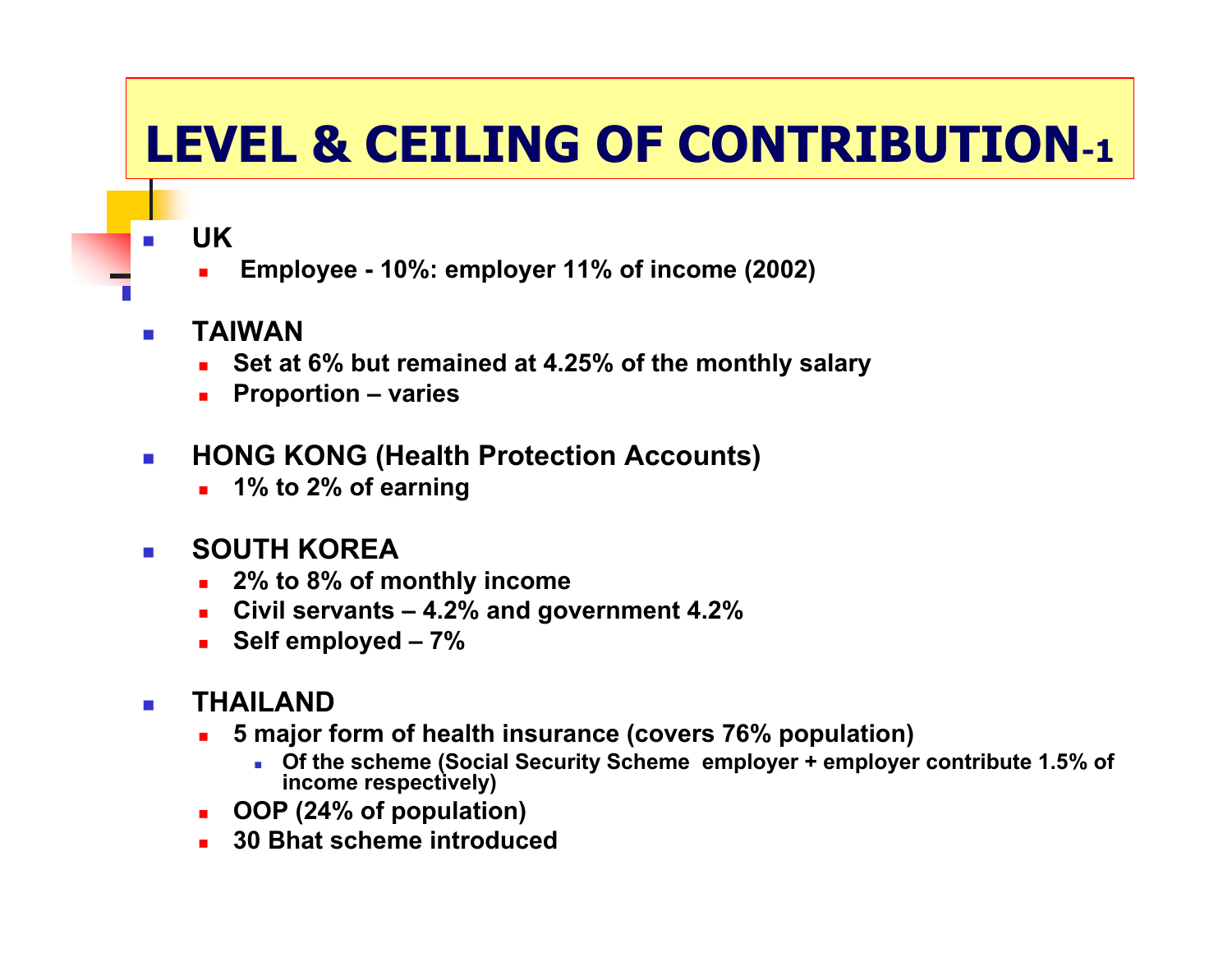## **LEVEL & CEILING OF CONTRIBUTION-2**

- **PHILIPPINES**
	- г **Employee & employer , same contribution – 1.25%**
	- Г **Ceiling of contribution – 3000 pesos**
- **AUSTRALIA**
	- Г **Medicare – 1.5% of taxable income**
- $\sim$  **FRANCE**
	- г **Employee 1.55% (1975) – 6.8% (1995)**
	- Г **Employer 2.5% (1975) – 12.8% (1995)**
- **GERMANY**
	- г **Varies: 7-16% of worker's gross wage (1990)**

#### P. **SINGAPORE**

- Г **1997 (BEFORE ECONOMIC CRISIS) – both employer & employer contribute 20% to CPF.**
- **6-8 % from CPF channeled to Medisave.**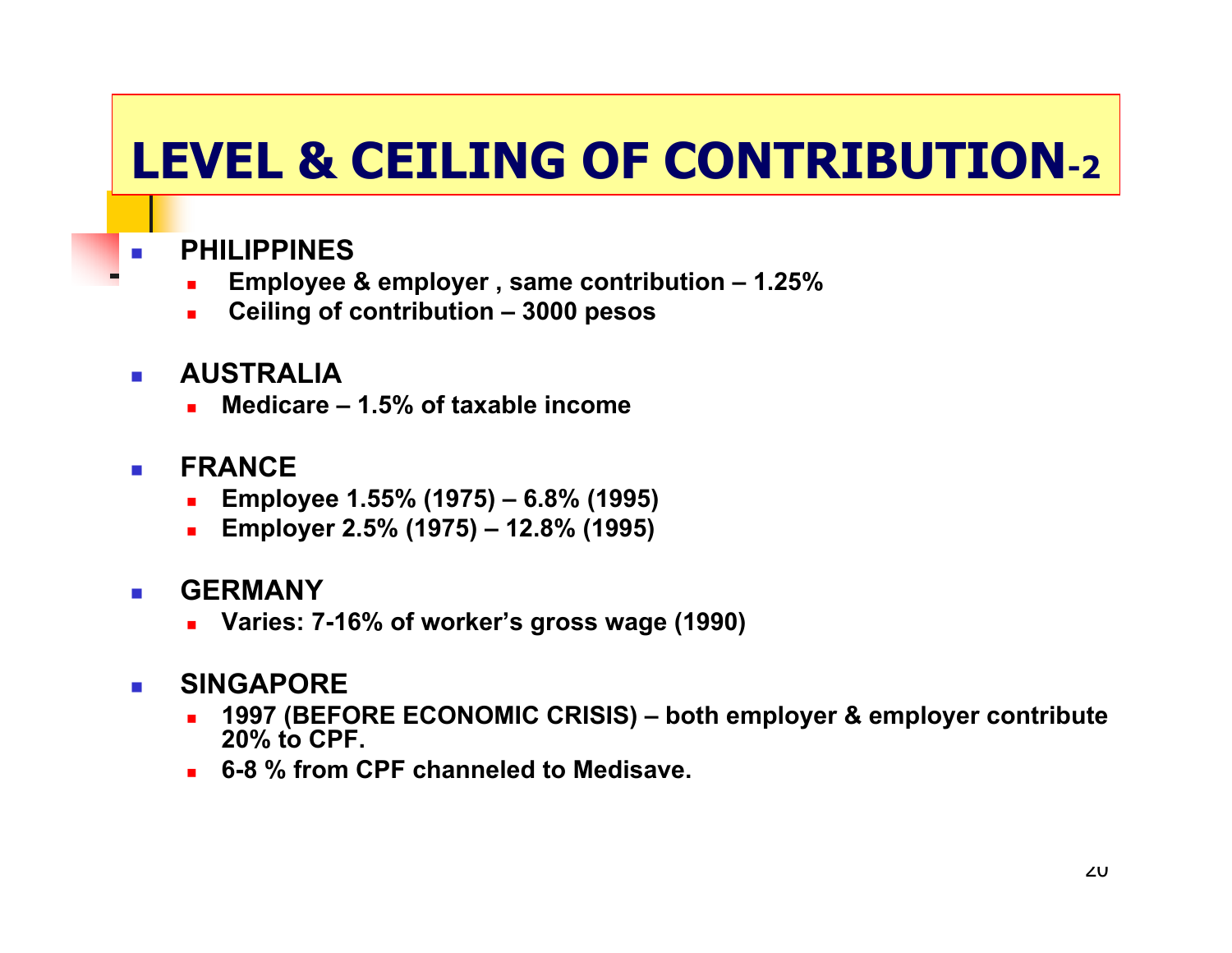## **OBJECTIVE OF NATIONAL HEALTH CARE FINANCING**

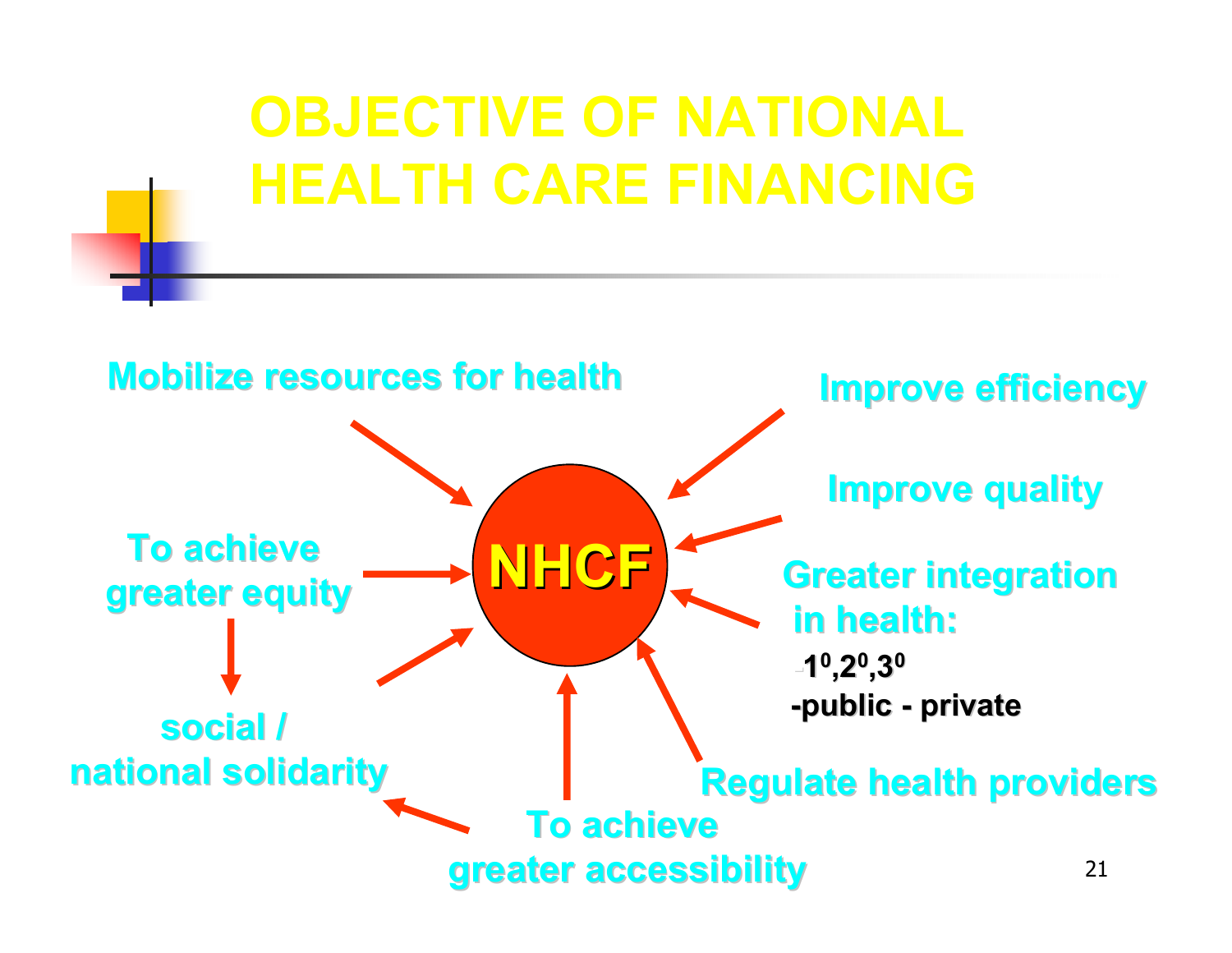### **COST CONTROL MEASURES COST CONTROL MEASURES**



**i. Control the demand side of health services i. Control the demand side of health services**

**ii. Control the supply side ii. Control the supply side**

**Through monitoring, evaluation, regulation and enforcement Through monitoring, evaluation, regulation and enforcement**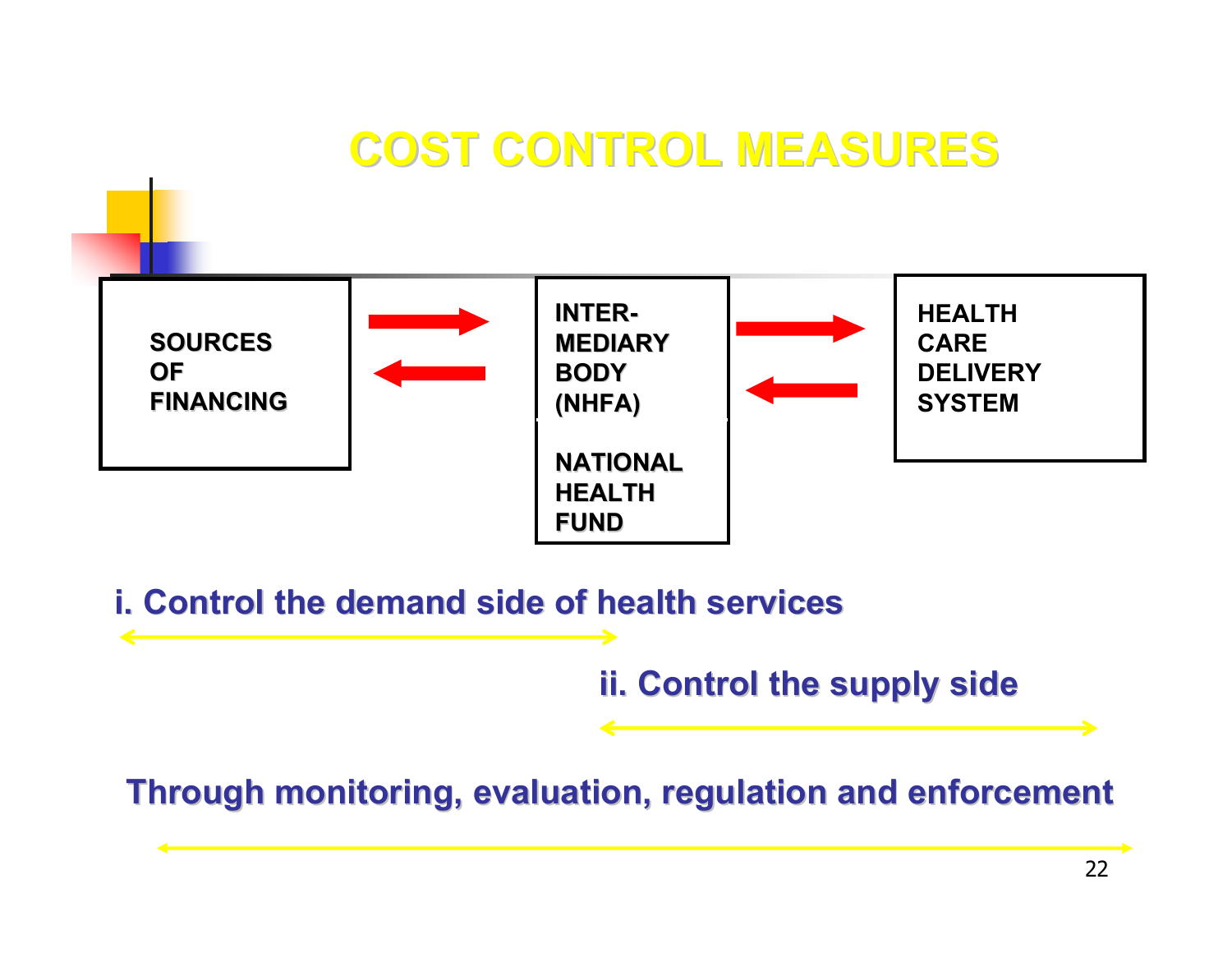# **Issues in Health Care Financing**

#### $\mathcal{L}_{\mathrm{max}}$ **Issue on Demand Side**

- **Ability to pay**
- **Willingness to pay**
- **Exemption mechanisms**
- **Moral hazards of consumers**
- **Adverse Selection**
- **Benefit package**
- **E** Consumers satisfaction
- **Community vs Risk ratings**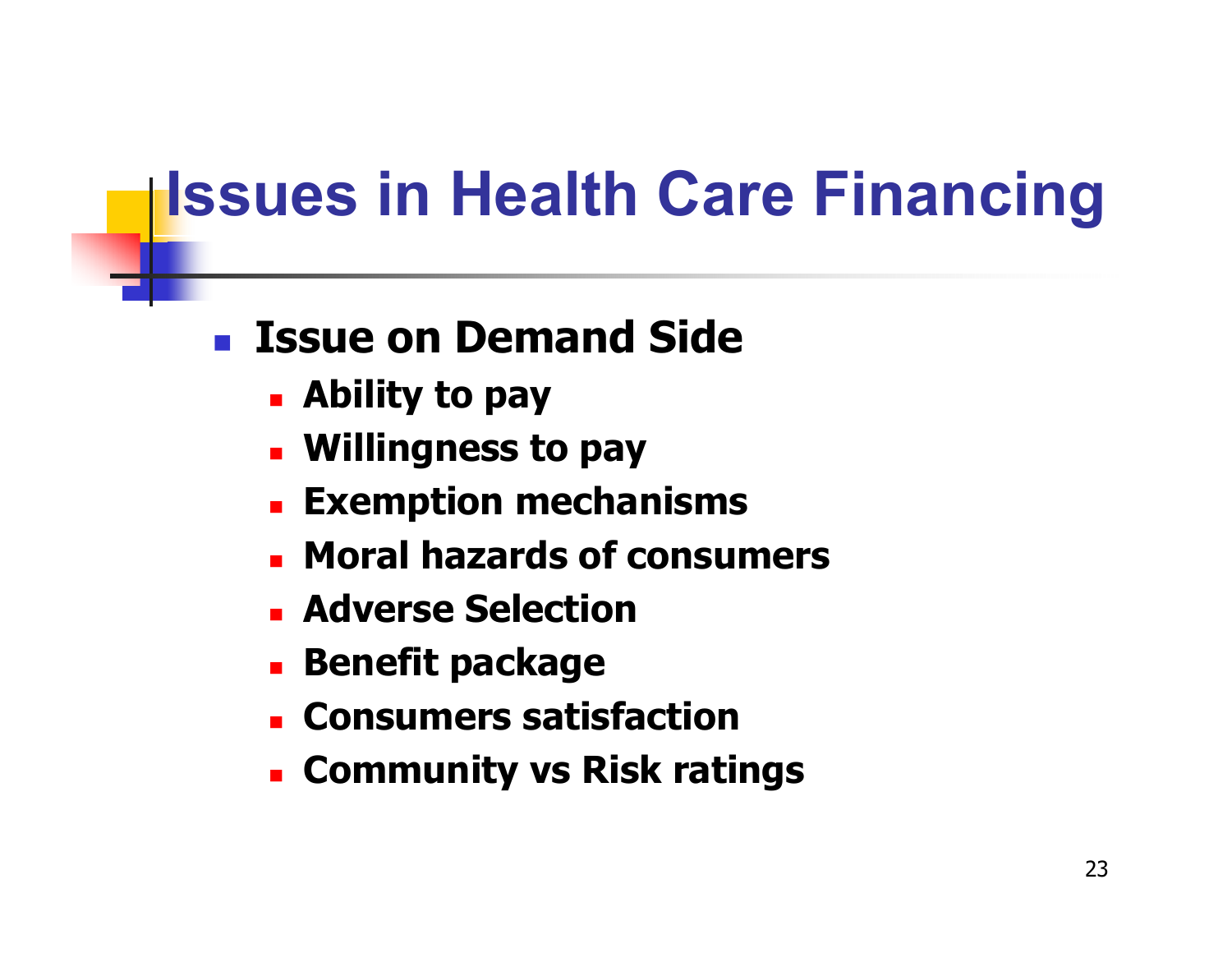# **Issues in Health Care Financing**

## **Issue on Supply Side**

- **Provider payment mechanisms**
- **Example 13 Houral hazards of providers** 
	- **risk selection - cream skimming**
- **Providers satisfaction**
- **Administrative cost**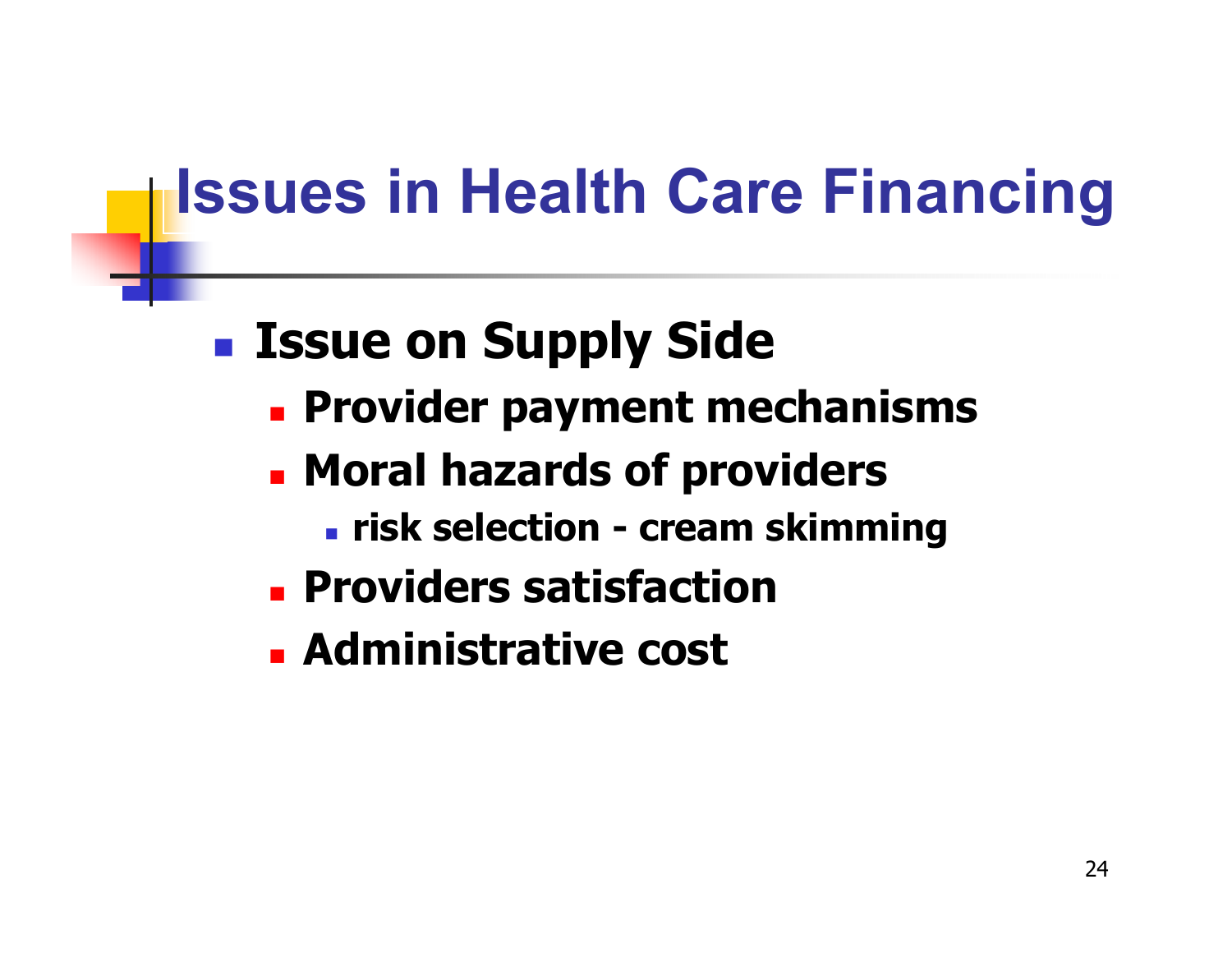#### **SUSTAINABLE HEALTH CARE FINANCING**

| NO.                     | <b>CRITERIA</b>                               | <b>ELEMENTS</b>                                                                                                       |
|-------------------------|-----------------------------------------------|-----------------------------------------------------------------------------------------------------------------------|
|                         | <b>Level of Funding /</b><br><b>Resources</b> | <b>Amount</b><br><b>Reliability</b><br><b>Effect on other mechanism</b>                                               |
| $\overline{2}$          | <b>Efficiency</b>                             | <b>Technical</b><br><b>Allocative</b><br><b>Administrative</b><br><b>Quality. Treatment efficiency</b>                |
| 3                       | <b>Equity</b>                                 | <b>Distribution of benefits</b><br><b>Distribution of burdens</b>                                                     |
| $\overline{\mathbf{4}}$ | <b>Acceptability</b>                          | <b>Consumer acceptability</b><br><b>Acceptability of professional organisations</b><br><b>Political acceptability</b> |
| 5                       | <b>Health impact</b>                          | Change in health status<br>Outcome                                                                                    |
| 6                       | <b>Regulation</b>                             | Control demand. Control supply.<br>Separation of provider, purchaser/funder.                                          |

*Adapted from: Evaluation of Recent Changes in the Financing of Health Services, WHO, 1993*